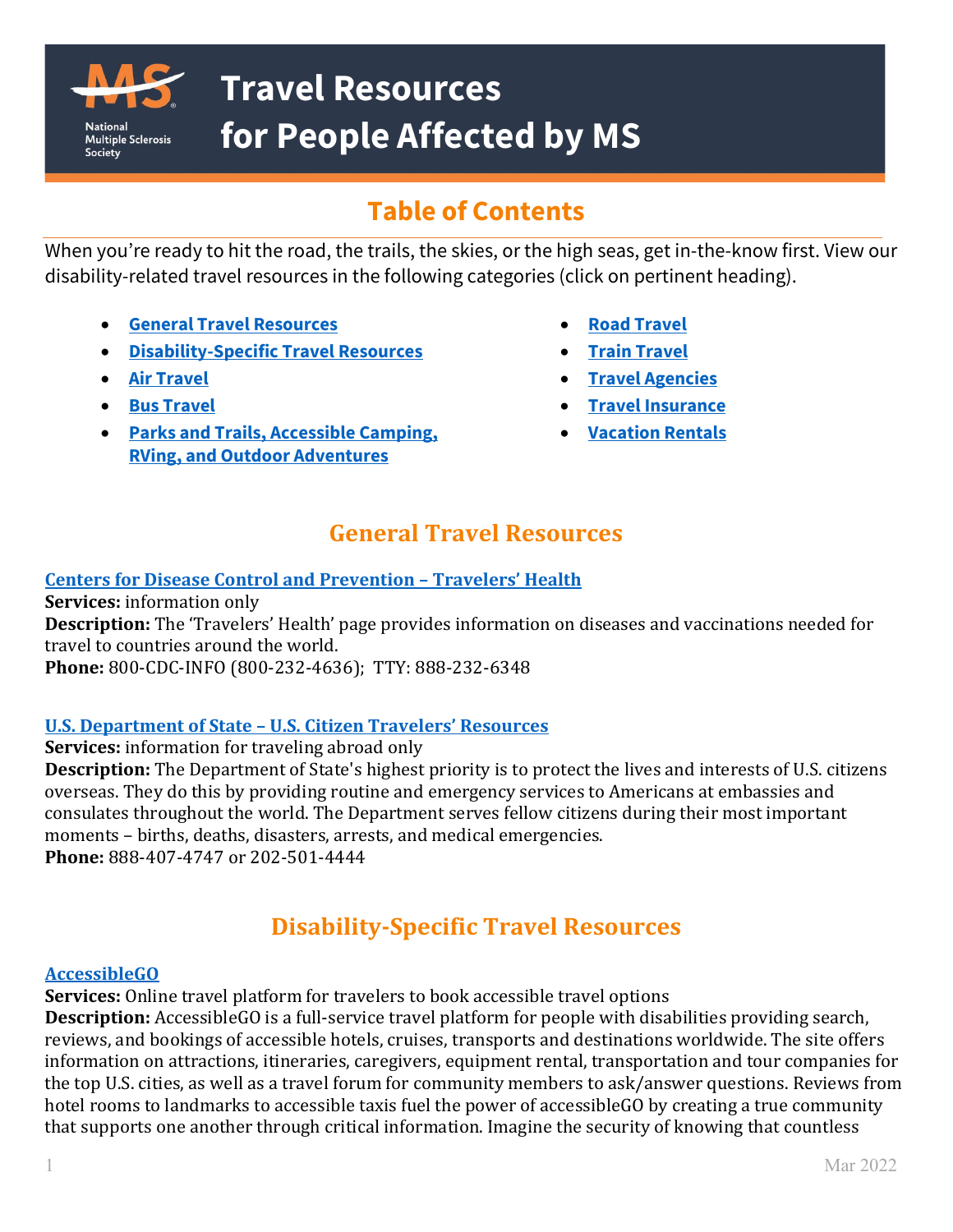travelers before you have paved the way for a smooth and pleasant accessible travel experience. Site was created by a person whose parent has MS. **Phone:** 888-681-2568

#### **Scootaround, Inc. – [Personal Transportation Solutions](https://www.scootaround.com/mobility-rentals)**

**Services:** scooter, wheelchair, powerchair and rollator rentals for those traveling North America & Europe **Description:** Scootaround is the nation's leading personal transportation solutions company, offering rental, sales and repair services for scooters, wheelchairs, powerchairs, and rollators at over 2,500 locations across North America & Europe. Once booked, Scootaround can deliver the device to wherever you need it. **Phone:** 888-441-7575

#### **[Travelers Aid International](https://www.travelersaid.org/)**

#### **Eligibility:** Serves travelers in 22 U.S. states, D.C., and Puerto Rico

**Services:** Travelers Aid International is a network of social service agencies, airports and train stations offering a safety net to individuals of all abilities in need of assistance to connect with a support system. Members may assist with 1-way bus tickets so those stranded or homeless can return to their families. Some of these Travelers Aid members and others may also provide shelter, transitional housing, local transportation assistance and other programs to help people who encounter crises as they journey through life. Travelers Aid's airport locations do not provide any financial assistance. All Travelers Aid programs are locally administered and rely on community support to provide services, and the level of service varies widely. Contact Travelers Aid for more information.

If you are in a location that is not served by a Travelers Aid program, contact **2-1-1** [\(http://www.211.org/\)](http://www.211.org/) for info and referral to similar services offered by other local organizations. **Phone:** numbers vary by location

## **Wheelchair Travel – [Accessible Travel Blog](https://wheelchairtravel.org/)**

#### **Services:** blog for travelers with disabilities

**Description:** Founded by globe-trotting triple amputee John Morris, the website provides a blueprint for traveling with a disability. Detailed wheelchair accessible travel guides describe the nature of accessibility in cities across the U.S., South America, Europe, Africa, Asia and the Middle East. Additional guides review travel topics such as accessible hotels, air travel, international travel, train travel and products/services. *Phone: no number listed*

# **Air Travel**

## <span id="page-1-0"></span>**[Share Your Air Travel Experiences](http://www.airaccess30.org/)**

**NOTICE:** The Air Carrier Access Act is a federal law passed in 1986 that prohibits commercial airlines from discriminating against passengers with disabilities and requires certain accommodations. The National MS Society – along with other advocacy organizations – is pursuing ways to improve the air travel experience for people with disabilities. Visit this site to share your air travel experiences.

## **[Southwest ADA Center](http://southwestada.org/html/topical/aircarrier/index.html)**

**Services:** information for those traveling by plane with disabilities; more specifically the details of the Air Carrier Access Act.

**Phone:** 800-949-4232 **Email**: [swdbtac@ilru.org](mailto:swdbtac@ilru.org)

Also, the Southwest ADA Center has published a **Disability Law Handbook** with information about the ADA, air travel for persons with disabilities and the Air Carrier Access Act. Using the below website, view the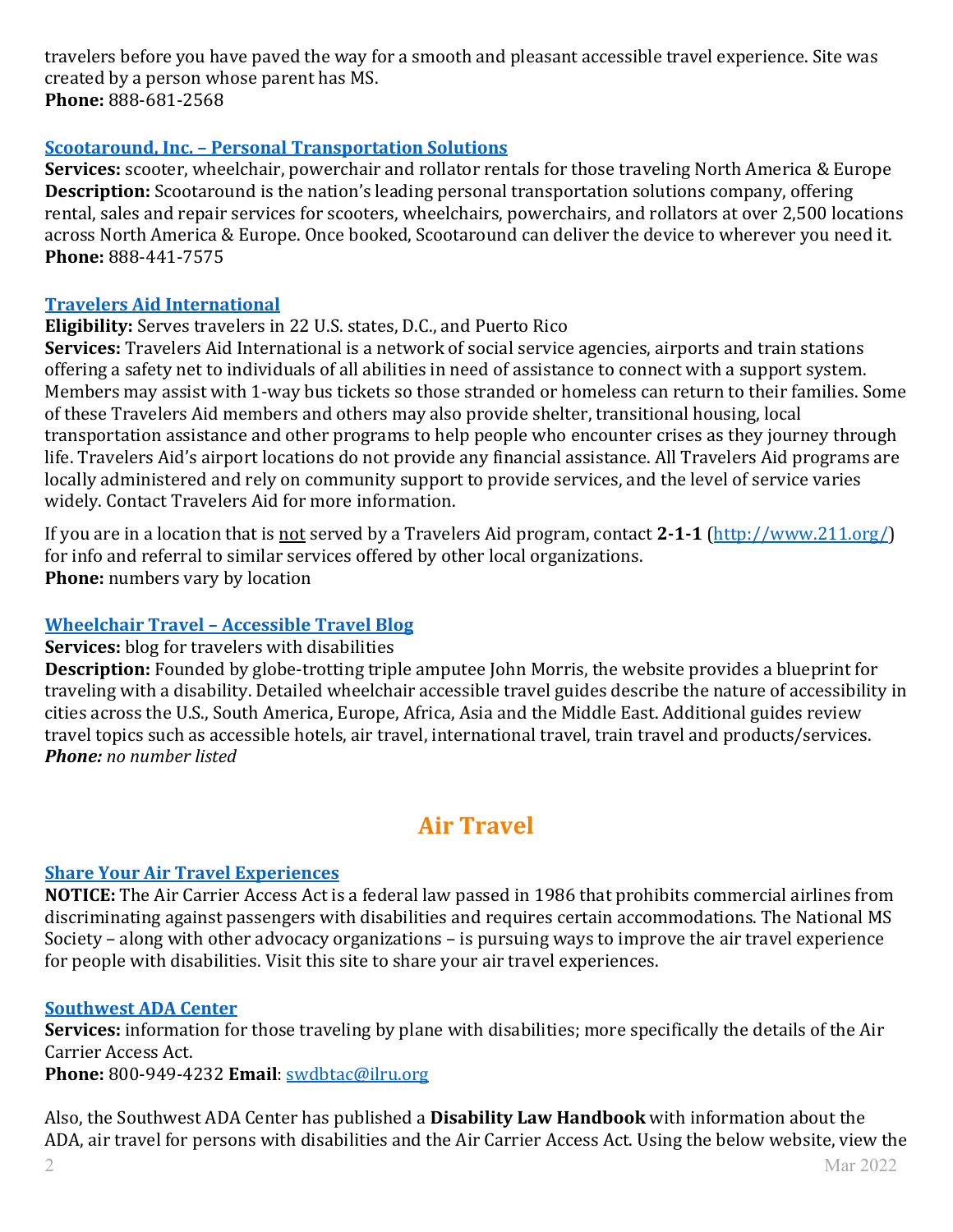handbook online or request a printed copy by mail. For further questions about accessibility in terms of the ADA at airports, contact the ADA Center in your region.

**Disability Law Handbook Website:** <http://www.southwestada.org/html/publications/dlh/index.html> (**NOTE:** Use the above link to view an online version or to place an order for a copy to be mailed to you.) **Locate Your Regional ADA Center:** <https://adata.org/find-your-region>

**Transportation Security Administration (TSA) – [Traveler with Disabilities and Medical Conditions](https://www.tsa.gov/travel/special-procedures) Services:** information and assistance regarding screenings and what to expect that are relevant to the

passenger's specific disability or medical condition

**Description: TSA Cares** offers a website and helpline specifically for travelers with disabilities, medical conditions or other circumstances, and their loved ones, who want to prepare for the security screening process prior to flying. TSA recommends passengers call the **TSA Cares** helpline 72 hours ahead of air travel with questions about screening policies, procedures and what to expect at the security checkpoint. **TSA Cares** also offers a free disability notification card which may be presented to airport screening professionals.

**Phone:** Travelers may call the toll-free **TSA Cares Helpline** at 1-855-787-2227 (8:00 am-10:00 pm ET, Mon.-Fri., and 9:00 am-7:00 pm ET on weekends and federal holidays) at least 72 hours prior to travel. **TSA Disability Notification Card:** 

[https://www.tsa.gov/sites/default/files/disability\\_notification\\_card\\_508.pdf](https://www.tsa.gov/sites/default/files/disability_notification_card_508.pdf)

## **[U.S. Department of Transportation –](https://www.transportation.gov/airconsumer/passengers-disabilities) Aviation Consumer Protection**

**Services:** hotline, tips, publication on traveling by air

**Description:** The proper training and use of access equipment is a requirement of the federal Air Carrier Access Act. Anyone who suspects they've been discriminated against due to their disabilities, by an airline or airline employee, should speak to the airline's on-site Complaint Resolution Officer or file a complaint with the airline and the U.S. Dept. Transportation's Aviation Consumer Protection Division.

**Phone:** Travelers may call the ACPD at 202-366-2220. Calls are returned Monday through Friday, 8:30 am to 5:00 pm ET.

**Website (for travel tips):** <https://www.transportation.gov/airconsumer/air-travel-tips> **Website (for air travel consumer protection publications):** 

<https://www.transportation.gov/airconsumer/travel-tips-publications> **Website (to file a consumer complaint about topics including flight delays/cancellations; lost, delayed or damaged baggage; discrimination; refunds and ticketing/fees):**

<https://www.transportation.gov/airconsumer/file-consumer-complaint>

The **Aviation Consumer Protection Division** also sponsors a **hotline** that provides general information to consumers about the rights of air travelers with disabilities, responds to requests for printed consumer information, and assists air travelers with time-sensitive disability-related issues that need to be addressed in 'real time'. Hours are 9:00 a.m. - 5:00 p.m. ET, Monday-Friday, except federal holidays. Air travelers who would like DOT to investigate a complaint about a disability issue must submit the complaint in writing or via email. [Click here](https://www.transportation.gov/airconsumer/complaints-alleging-discriminatory-treatment-against-disabled-travelers) for details.

**Phone:** 800-778-4838

**Website:** <https://www.transportation.gov/airconsumer/toll-free-hotline-air-travelers-disabilities>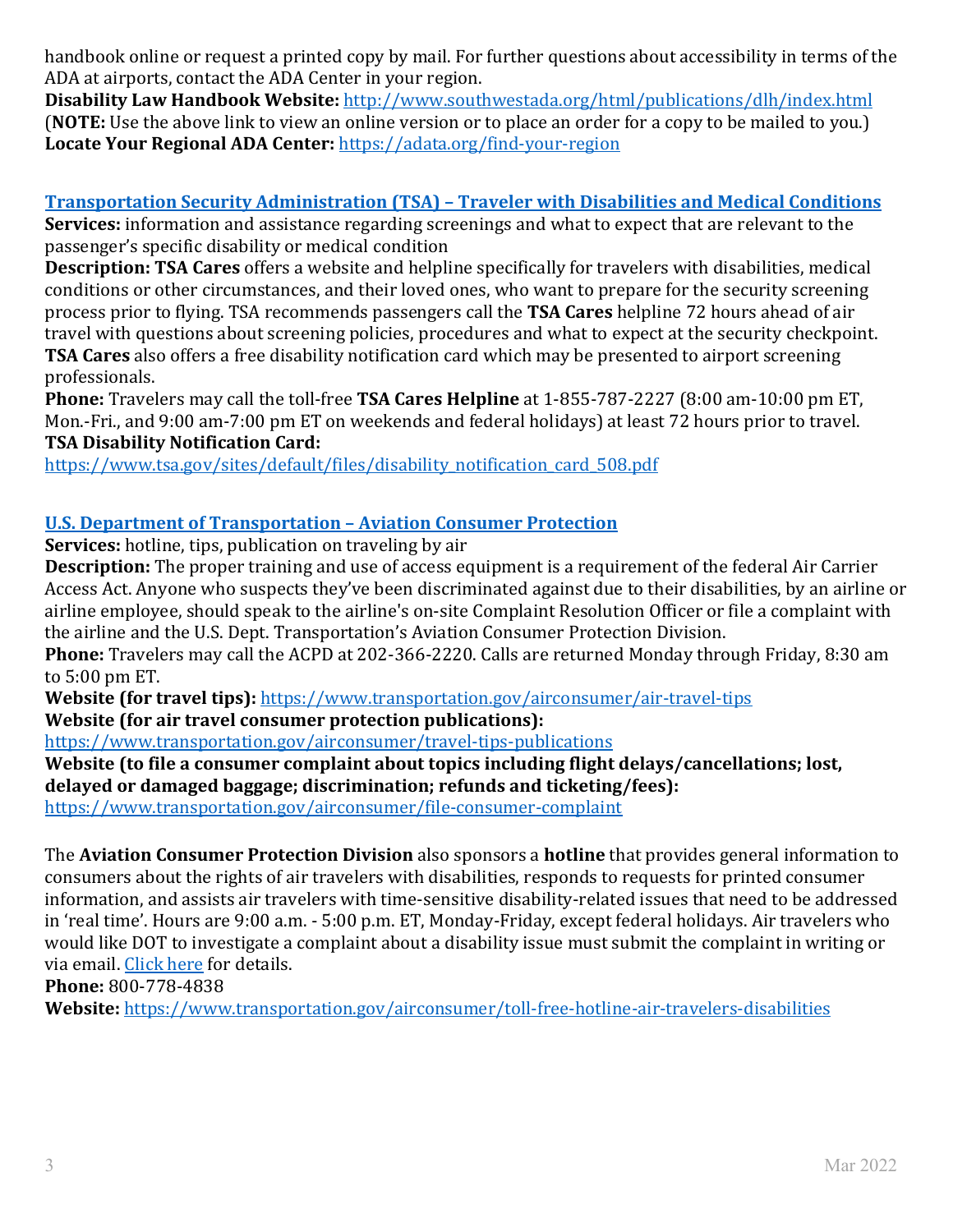#### **U.S. Department of Transportation – [Aviation Consumer Protection and Enforcement –](https://www.transportation.gov/airconsumer/new-horizons-information-air-traveler-disability) Publication ['Information for the Air Traveler with a Disability'](https://www.transportation.gov/airconsumer/new-horizons-information-air-traveler-disability)**

**Services:** information/guide for the air travel with disability

**Description:** This guide is designed to offer travelers with disabilities a brief but authoritative source of information about the Air Carrier Access rules: the accommodations, facilities, and services that are now required to be available. The guide is structured in much the same sequence as a passenger would plan for a trip: the circumstances he/she must consider pre-travel, what will be encountered at the airport, and what to expect in the transitions from airport to plane, on the plane, and then plane to airport. **Phone:** no number listed

#### **[Electronic Code of Federal Regulations \(e-CFR\)](https://www.ecfr.gov/cgi-bin/text-idx?SID=ae47679a5dc0b0cdd685abc7e3437dbb&mc=true&node=pt14.4.382&rgn=div5#_top)**

The *Code of Federal Regulations* (CFR) is the official legal print publication containing the codification of the general and permanent rules published in the *Federal Register* by the departments and agencies of the Federal Government. The Electronic Code of Federal Regulations (eCFR) is a continuously updated online version of the CFR. It is not an official legal edition of the CFR.

This site breaks down Part 382: Nondiscrimination on the Basis of Disability in Air Travel. This site breaks down the contents in a Q&A type format making it easier to find the provision you are looking for.

## **Bus Travel**

## <span id="page-3-0"></span>**Greyhound – [Customers with Disabilities](https://www.greyhound.com/en/help-and-info/travel-info/customers-with-disabilities)**

**Services:** bus service throughout the U.S.

**Description:** Greyhound Lines, Inc. is the largest provider of inter-city bus transportation, servicing more than 2400 destinations across North America with a modern, environmentally friendly fleet providing safe, enjoyable and affordable travel to nearly 18 million passengers each year. Greyhound offers services to customers with disabilities, including help during boarding/de-boarding, assistance with luggage, and stowage/retrieval of wheeled mobility devices.

**Phone:** Contact the Greyhound Customers with Disabilities Travel Assistance Line at 800-752-4841

#### **Megabus.com – [Customers with Disabilities](https://us.megabus.com/passengers-with-disabilities)**

**Services:** bus service throughout the U.S.

**Description:** Megabus offers affordable, reliable express bus service from 'city center' to 'city center', for as low as \$1/one-way via the internet having served more than 50 million customers throughout more than 100 major cities across North America since 2006. Single and double decker busses offer free wi-fi, at-seat plug-ins, panoramic windows and a green alternative to travel by car. Megabus is provides accessible transportation service to customers with special requirements and assistance to those with walking difficulties, those who use wheelchairs or scooters, and customers with service animals and breathing aids, among others.

**Phone:** 877-GO2-MEGA (877-462-6342)

## <span id="page-3-1"></span>**Parks and Trails, Accessible Camping, RVing, and Outdoor Adventures**

## **[Americas Parks –](https://www.stateparks.com/) StateParks.com**

**Services:** information on state parks across the U.S.

**Description:** While the most familiar of America's parks are the State Parks and National Parks, America's parks operate under a variety of names including; state forests, natural areas, national forests, landmarks, monuments, historic or geologic or memorial sites, recreation trails, preserves, heritage parks, scenic rivers,<br>4 Mar 2022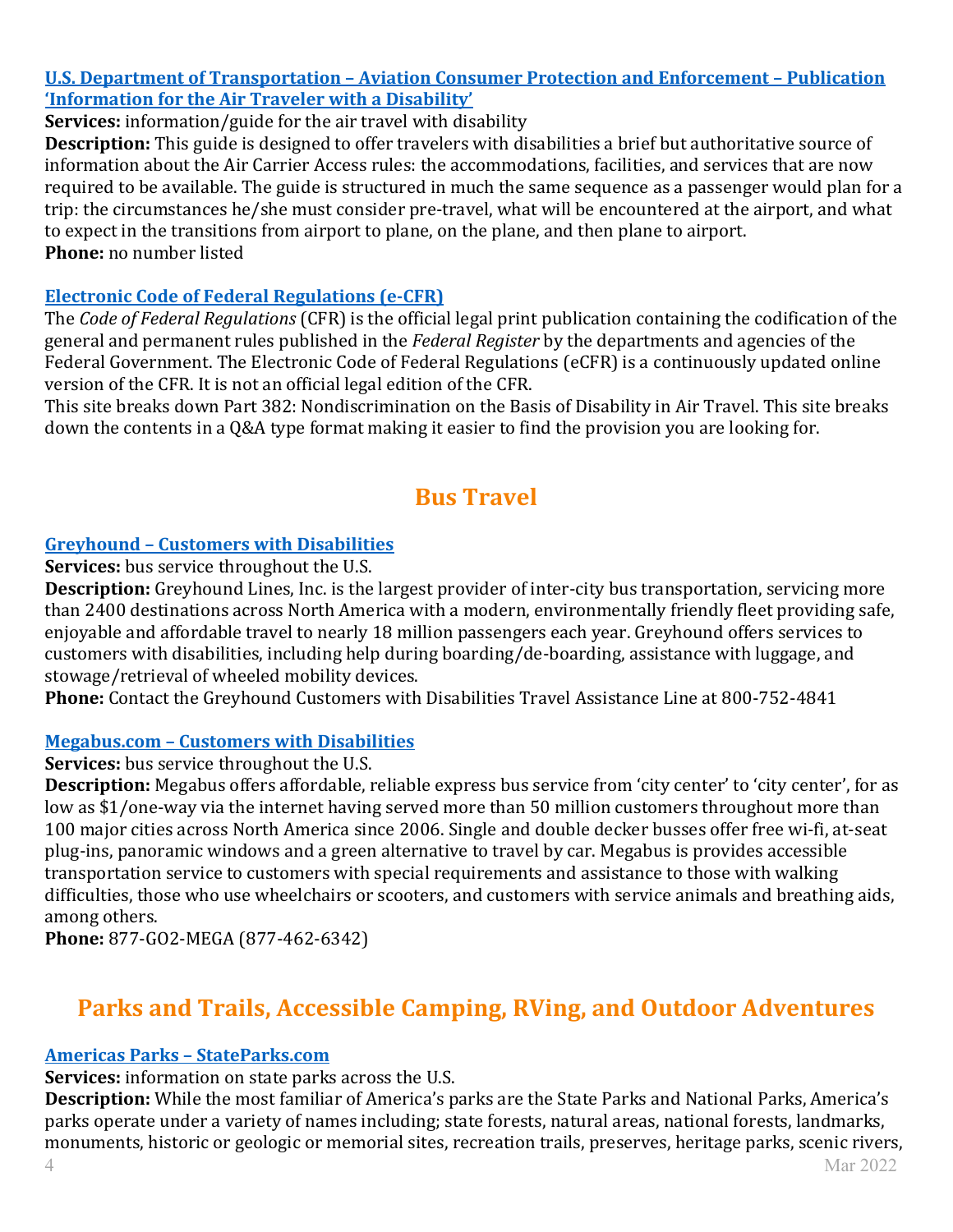and fishing piers, among others. StateParks.com collaborates with numerous government agencies, departments and bureaus to bring all of America's park resources together in one easy-to-find location. **Phone:** no number listed

#### **[Go RVing](https://gorving.com/)**

**Services:** information and referrals for persons interested in recreational vehicle (RV) travel **Description:** For more than two decades, Go RVing has spearheaded the recreational vehicle (RV) and campground industry's campaign to deliver world-class travel and vacation experiences to new and current RVers. Visit the site to find everything for your RV adventure incl. referrals to RV dealers, RV rental companies, RV manufacturers and campgrounds. Site also helps you compare RV models (incl. those for people with disabilities), learn where to go with an RV, and discover what to do with an RV. **Phone:** 703-620-6003

#### **[National Park Service –](https://www.nps.gov/aboutus/accessibility.htm) Accessibility**

**Services:** information regarding National Parks and accessibility **Description:** The National Park Service (NPS) is committed to making facilities, programs, services, and employment accessible for visitors and employees with disabilities. **Phone:** no number listed **Webiste: (accessible search)** <https://www.nps.gov/subjects/accessibility/plan-your-visit.htm> **Website (general search):** <https://www.nps.gov/findapark/index.htm>

#### **[National Recreation Trails Database](https://nrtdatabase.org/)**

**Services:** information on trails, such as length, surface, width, etc.

**Description:** National Recreation Trails (NRTs) provide for numerous outdoor recreation activities in a variety of urban, rural, and remote areas. Over 1,100 trails in all 50 states, available for public use and ranging from less than a mile to 485 miles in length, have been designated as NRTs on federal, state, municipal, and privately-owned lands.

**Phone:** 530-605-4395

#### **U.S. Geological Survey – ['America the Beautiful', the National Parks and Federal Recreation Lands -](https://store.usgs.gov/access-pass) [ACCESS PASS](https://store.usgs.gov/access-pass)**

**Services:** information on the Access Pass and application

**Description:** A free, lifetime pass (plus \$10 handling fee) available to US citizens or permanent residents of the US that have been medically determined to have a permanent disability (does not have to be 100% disability). The pass provides access to pass owner and accompanying passengers to more than 2,000 recreation sites managed by five Federal agencies. At many sites, the Access Pass provides the pass owner a discount on expanded amenity fees (such as camping, swimming, boat launching, and guided tours). **Phone:** 888-275-8747, Option 1

#### **[Wilderness Inquiry](https://www.wildernessinquiry.org/)**

<span id="page-4-0"></span>**Services:** trips to wilderness locations for persons with or without disabilities **Description:** Wilderness Inquiry's mission is to provide real outdoor adventures for everyone including people who come from different physical, cultural, or socio-economic backgrounds. Adaptive equipment, accessible facilities, trip assistants, and more help to maximize full participation. **Phone:** 612-676-9400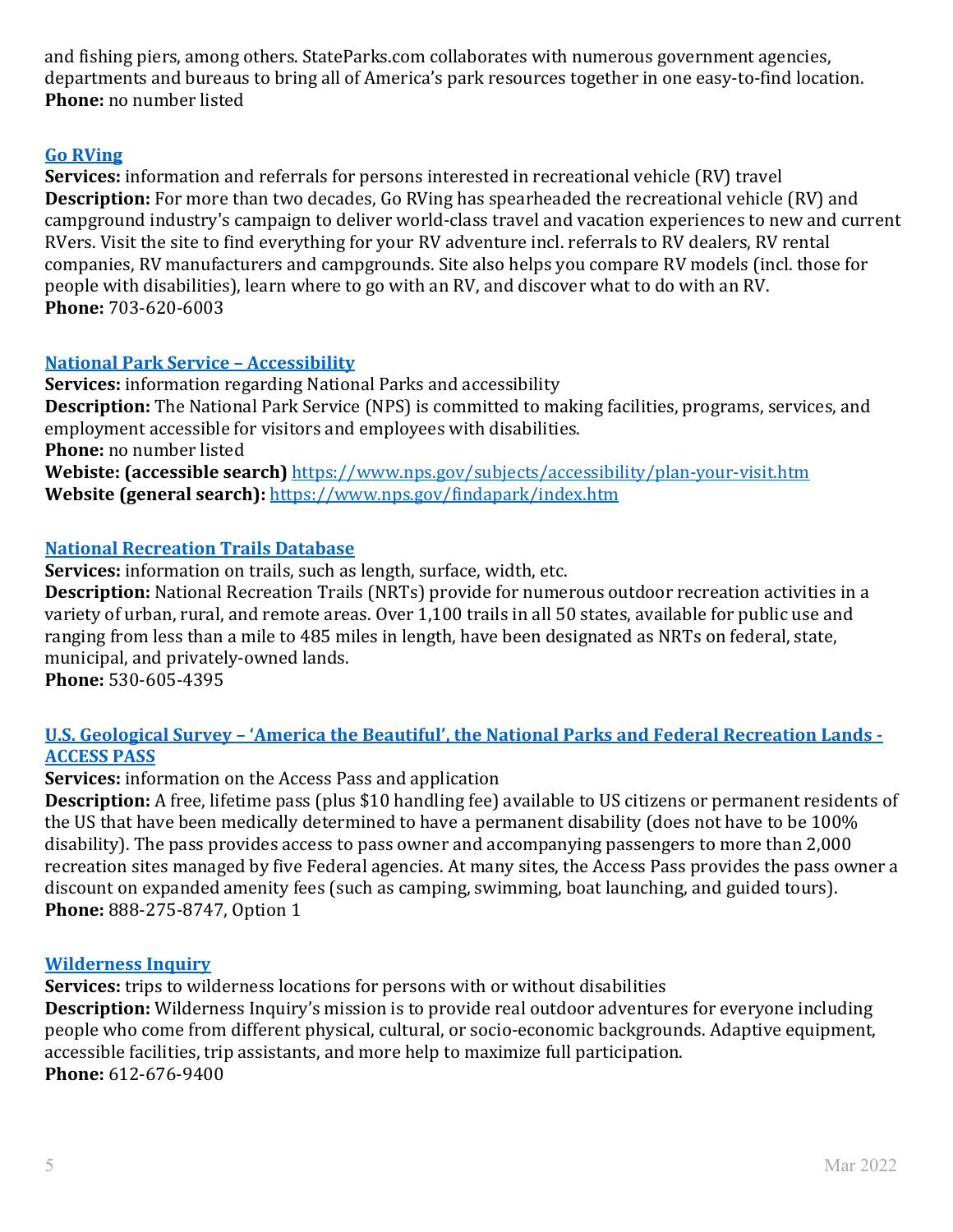# **Road Travel**

## **DMV.org – Drivers with Disabilities - [Placards or License Plates](http://www.dmv.org/disabled-drivers.php)**

**Services:** information regarding application for parking permits/licenses

**Description:** DMV.org has compiled the information needed to apply for a disabled or handicapped parking permit or license plate in every state. Search listings by state to find out where and how to apply. **Phone:** See website for state-specific numbers

#### **Other useful links:**

- Article regarding use of disability placards out-of-state: [http://www.dmv.org/articles/drivers-with](http://www.dmv.org/articles/drivers-with-disabilities-traveling-out-of-state/)[disabilities-traveling-out-of-state/](http://www.dmv.org/articles/drivers-with-disabilities-traveling-out-of-state/)
- DMV office finder:<https://www.dmv.org/dmv-office-finder.php>

#### **Rental Car Companies**

To inquire about renting a vehicle with hand controls or other accessibility features, it is recommended you contact local and national rental car companies for further information including prices and availability. Below are the **disability-specific links** for a variety of nationwide auto rental companies:

- [Alamo](https://www.alamo.com/en_US/car-rental/customers-with-disabilities.html)
- [Avis](https://www.avis.com/en/customer-service/disability-services)
- [Budget](https://www.budget.com/en/customer-care/disability-services)
- [Dollar](https://www.dollar.com/TravelCenter/TravelTools/Customers_With_Disabilities.aspx)
- [Enterprise](https://www.enterprise.com/en/help/customers-with-disabilities.html?icid=footer.customer.service-_-disabilities-_-ENUS.NULL)
- [Hertz](https://www.hertz.com/rentacar/productservice/index.jsp?targetPage=PhysicallyChallengedUS.jsp)
- [National](https://www.nationalcar.com/en_US/car-rental/customers-disabilities.html)

## **[Wheelchair Getaways \(formerly Accessible Vans of America\)](https://www.accessiblevans.com/about-us)**

#### **Services:** nationwide wheelchair van rentals

**Description:** Wheelchair Getaways provides quality rental vans with handicap accessible features. The organization consists of a group of independent wheelchair van dealers who are all committed to improving the accessible transportation options for people requiring adaptive equipment for mobility. Offers daily, weekly, monthly and long-term rentals (more than 100 U.S. locations). Wheelchair Getaways is also the supplier of accessible vehicles for U.S. rental car companies including Alamo, Avis, Dollar, Enterprise and Hertz.

**Phone:** 888-432-6389

# **Train Travel**

#### <span id="page-5-0"></span>**Amtrak – [Accessible Travel Services](https://www.amtrak.com/accessible-travel-services)**

<span id="page-5-1"></span>**Services:** information for Amtrak travelers with disabilities **Description:** Amtrak's goal is to provide safe, efficient and comfortable service to all passengers. Amtrak provides additional services to passengers with disabilities. **Phone:** 800-USA-RAIL (800-872-7245)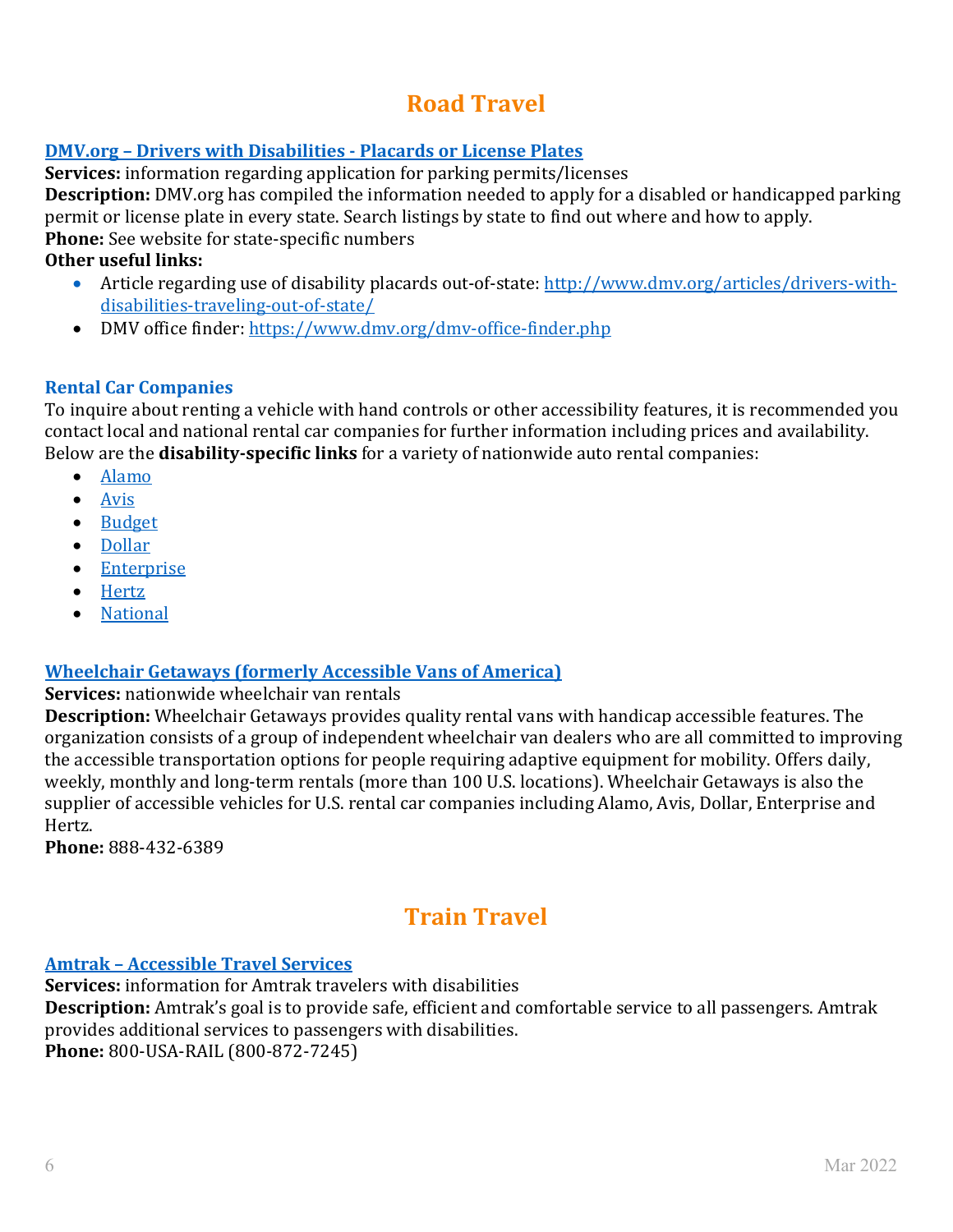# **Travel Agencies**

## **Travel for All – [Tarita Davenock, Certified Special Needs Travel Advocate \(based in Canada\)](https://travel-for-all.com/)**

**Services:** travel planning/agent services for accessible travel

**Description:** Travel for All and its founder Tarita Davenock believe all travelers should have the opportunity to experience first-hand the wonders of the world, regardless of individual limitations. A part of the travel industry for more than 18 years, Ms. Davenock creates individualized travel plans for persons worldwide that meet each traveler's personal abilities, level of mobility and personal preferences. You choose when and where, and Travel for All will create what your mind envisions. View the *Momentum* [magazine article, 'Globe Trotting',](http://www.momentummagazineonline.com/traveling-with-ms/) which profiles Ms. Davenock. **Phone:** 888-993-9295

#### **[Sage Traveling](https://www.sagetraveling.com/accessible-trip-planning)**

John Sage founded the Houston-based Sage Traveling after he suffered a spinal cord injury in 2001 and began using a wheelchair. Upon realizing that there was really no one out there who was providing all the comprehensive information that someone in a wheelchair or with other mobility issues would need to make a trip to Europe, he began creating and setting up his accessible travel company. Sage Traveling is committed to providing customized, truly accessible travel dealing exclusively in travel to European destinations. Sage Traveling will plan your worry-free accessible vacation. They also offer comprehensive, detailed, and organized disabled travel information on accessible European tourist attractions, ports, hotels, and transportation. Sage Traveling makes it their job to understand all the challenges that disabled travelers may encounter during their trip and how to overcome them. **Phone**: 888-645-7920

## **Travel Insurance**

#### <span id="page-6-0"></span>**U.S. Department of State – [Travel & Medical Insurance Resources for Overseas Travel](https://travel.state.gov/content/travel/en/international-travel/before-you-go/your-health-abroad/insurance-providers-overseas.html)**

**Services:** information/resources for travel & medical insurance, for U.S. based and foreign travel **Description:** The Department of State maintains a list of private organizations that offer travel insurance services for domestic and international travelers. The entities listed offer travel insurance to cover medical expenses, trip cancellation, lost luggage, and other losses incurred while traveling. NOTE: Listings appear for informational purposes only and do not constitute an endorsement.

**Phone:** Listings for travel insurance are not given over the phone. See website for these listings.

## **Vacation Rentals**

<span id="page-6-1"></span>*NOTE: As accessibility features vary by property, we encourage those who consider using the below resources to use the search option filters to locate room type options, amenities, accessible features, etc., matching your specific needs. We also encourage you to confirm the features of the property with the host before booking.*

#### **[Airbnb](https://www.airbnb.com/)**

**Services:** free access to vacation rentals including homes, condos, villas, cabins, and beach houses **Description:** Airbnb, based in San Francisco, is a community marketplace for people to list, discover, and book unique accommodations around the world – online or from a mobile phone or tablet. Airbnb connects people to travel experiences, at any price point, in more than 80,000 cities and 190 countries. **Phone:** 855-424-7262